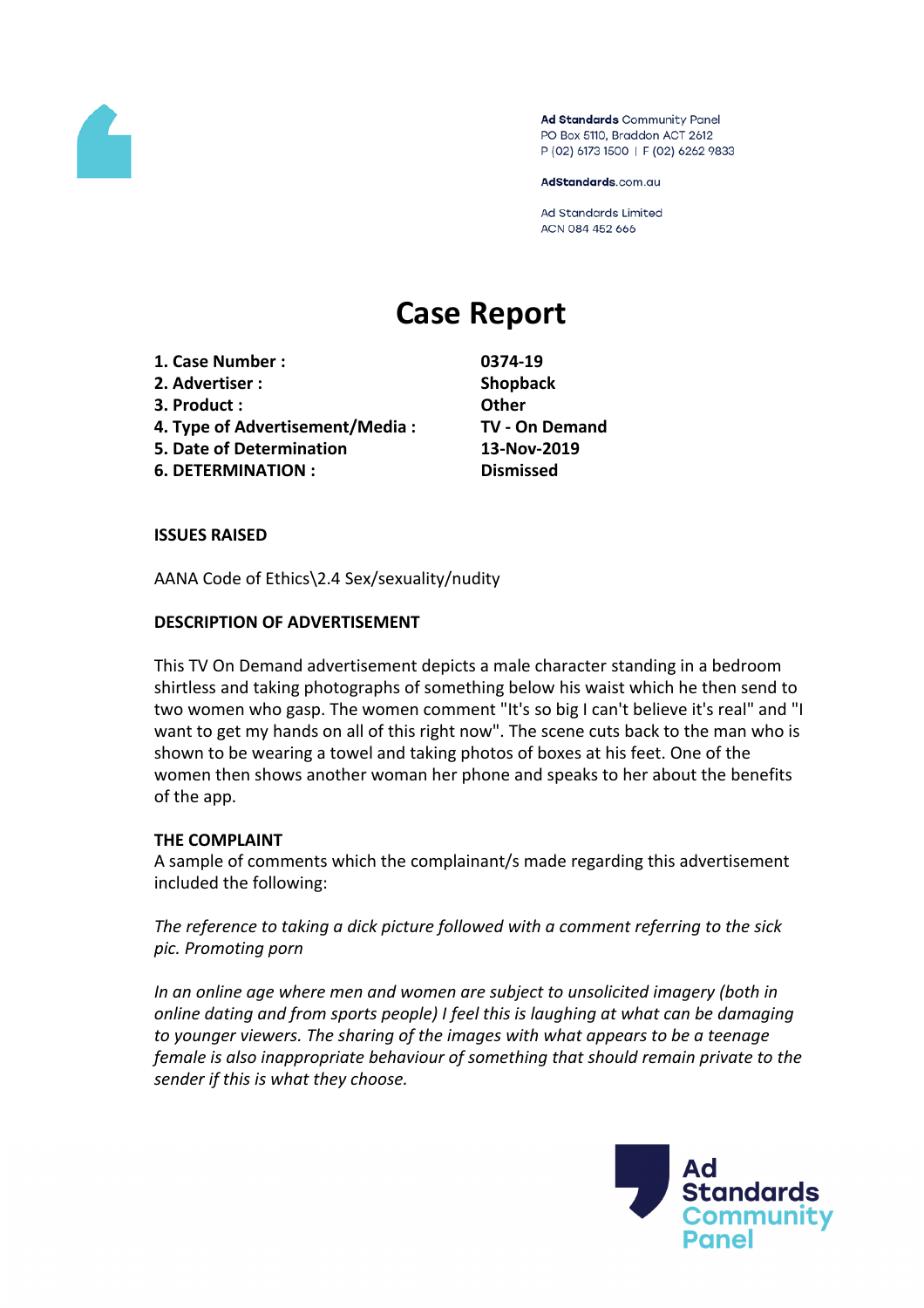

### **THE ADVERTISER'S RESPONSE**

Comments which the advertiser made in response to the complainant/s regarding this advertisement include the following:

*The TVC advertisement that is the subject of complaint 0374-19 is compliant with AANA Advertiser Code of Ethics (Code of Ethics),*

*With specific regard to Section 2, the Advertisement does not:*

- *Discriminate against or vilify any person or section of any community;*
- *Use images of minors;*
- *Employ sexual appeal in a manner which is exploitative or degrading of any individual or group of people;*
- *Present or portray violence;*
- *Include strong or obscene language, or otherwise inappropriately use language; and/or*
- *Depict material contrary to Prevailing Community Standards on health and safety*

*The advertisement, which is a promotion for ShopBack, highlights the savings that can be made on ShopBack through key brand partners. The male character (Josh) photographs his shopping haul and sends it to his two friends (Martha and Keira, respectively). The two female characters comment on the amount of shopping and the deals he has received. We then cut to Josh taking more photos of his shopping (which we see in frame) and Keira talks about the great deals you can find on ShopBack. All characters on screen are above the age of 25 and no minors have been filmed.*

*Furthermore, the advertisement has been provided a G classification through CAD approvals. It is currently only being shown during Love Island (rated M) on Nine Now BVOD. In order to view BVOD on Nine Now the viewer must be over the age of 18. Given the classification of the advertisement and its placement, ShopBack believes that the advertisement is suitable for the mature audience viewing it.*

*We note the complainant's particular concerns that Keira is discussing Josh's shopping haul with a minor, however all actors are above the age of 25 and ShopBack submits that brands mentioned are not in themselves offensive.*

*Specifically, the complainants have referred to Josh taking a photo of his penis and sending it to his friends. While there is at the very most some oblique innuendo, this is clearly not the case and ShopBack fervently denies that the advertisement 'promotes porn', which is an exaggeration. The complaints have also wrongly recounted the advertisement. There was no "sharing of the images with what appears to be a teenage female" at all (not to mention the fact that the female in question is 25). When the audience and the said female finally look at the images on the phone, it clearly shows ShopBack's app and Keira immediately explains ShopBack's shopping and cashback rewards.*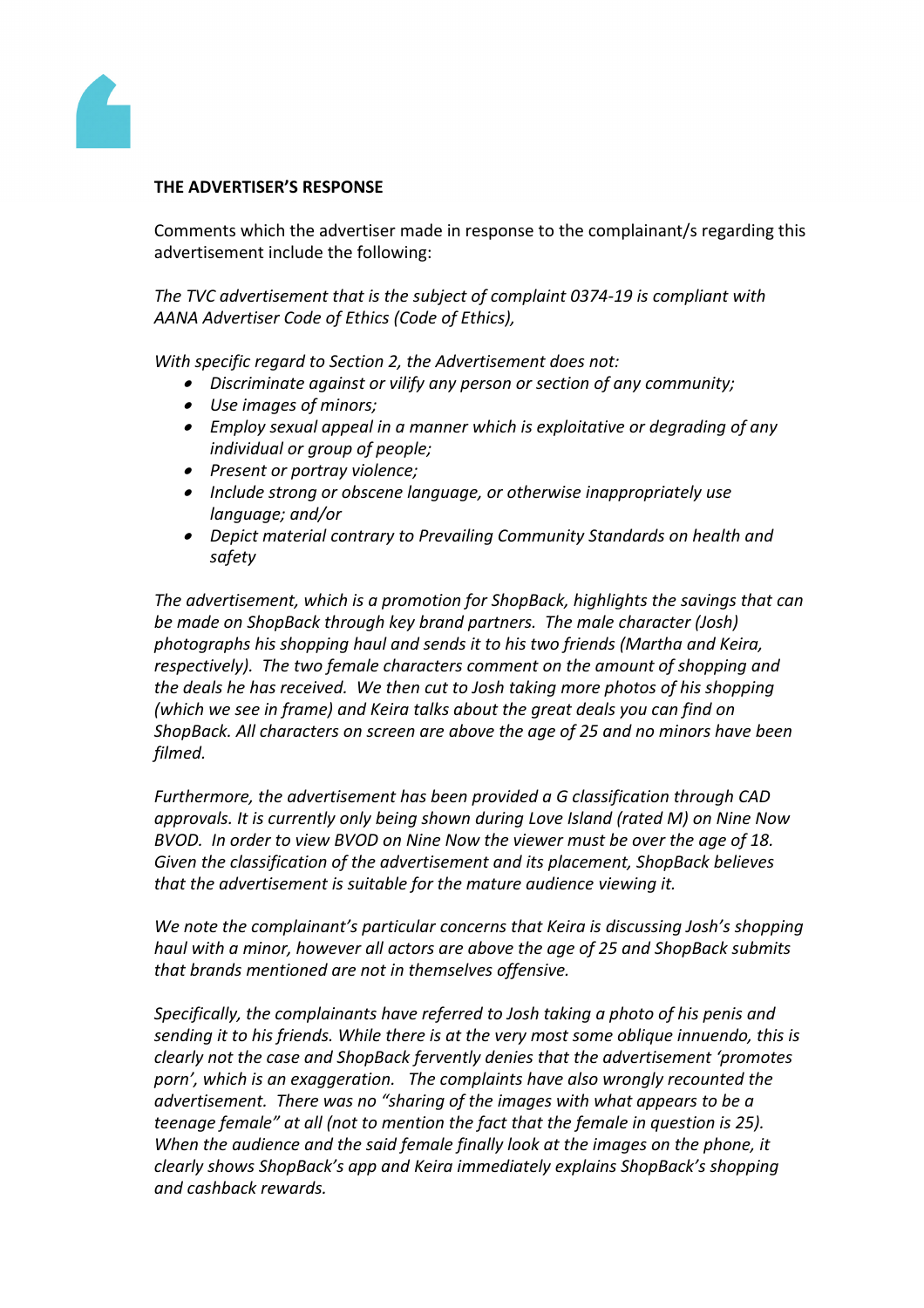

*To summarise, we request that the complaint relating to our advertisement be dismissed on the grounds that:*

- *It has been given an official G classification through CAD and is only being shown during an M rated TV show.*
- *There are no minors in the advertisement whatsoever.*
- *It is clear within the advertisement that Josh is taking a photo of his shopping and not of his penis.*

#### **THE DETERMINATION**

The Ad Standards Community Panel (the Panel) considered whether this advertisement breaches Section 2 of the AANA Code of Ethics (the Code).

The Panel noted the complainants' concerns that the advertisement:

- Promotes porn
- Suggests inappropriate pictures are shown to a teenage female

The Panel viewed the advertisement and noted the advertiser's response.

The Panel considered whether the advertisement was in breach of Section 2.4 of the Code. Section 2.4 of the Code states: "Advertising or Marketing Communications shall treat sex, sexuality and nudity with sensitivity to the relevant audience".

The Panel considered whether the advertisement contained sex, sexuality or nudity.

The Panel considered whether the advertisement contained sex. The Panel noted the dictionary definition of sex most relevant to this section of the Code of Ethics is 'sexual intercourse; sexually stimulating or suggestive behaviour.' (Macquarie Dictionary 2006).

The Panel considered that the advertisement contained a suggestion that the male was photographing his genitals, and this could be considered sexually suggestive behaviour. The Panel considered that the advertisement did contain a suggestion of sex.

The Panel considered whether the advertisement depicted sexuality.

The Panel noted the definition of sexuality includes 'sexual character, the physical fact of being either male or female; the state or fact of being heterosexual, homosexual or bisexual; sexual preference or orientation; one's capacity to experience and express sexual desire; the recognition or emphasising of sexual matters.' The Panel noted that for the application of the term in the Code, the use of male or female actors in an advertisement is not of itself a depiction of sexuality.

The Panel considered that the suggestion that the male was taking a photo of his genitals and sending it to multiple women, and the reactions of the women, was a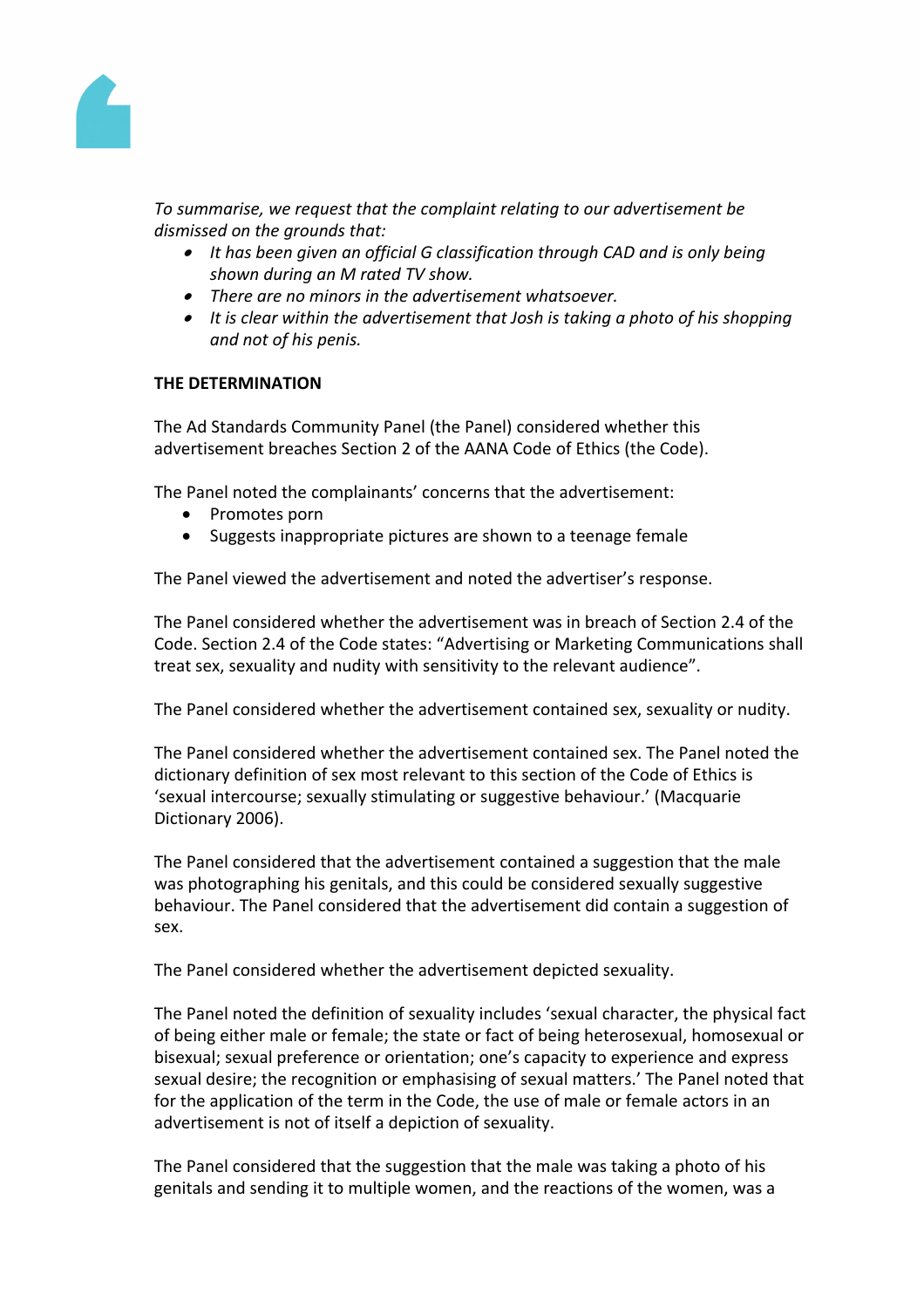

suggestion of a capacity to express sexual desire and an emphasis of sexual matters. The Panel considered that the advertisement did contain sexuality.

The Panel considered whether the advertisement contained nudity and noted that the dictionary definition of nudity includes 'something nude or naked', and that nude and naked are defined to be 'unclothed and includes something 'without clothing or covering'. The Panel considered that the Code is intended for the Panel to consider the concept of nudity, and that partial nudity is factor when considering whether an advertisement treats nudity with sensitivity to the relevant audience.

The Panel considered that while the male's genitals are not visible there is a suggestion in the advertisement that he is naked.

The Panel considered whether the advertisement treated the issue of sexuality and nudity with sensitivity to the relevant audience.

The Panel noted the Practice Note for the Code states:

"Images which are not permitted are those which are highly sexually suggestive and inappropriate for the relevant audience. Explicit sexual depictions in marcomms, particularly where the depiction is not relevant to the product or service being advertised, are generally objectionable to the community and will offend Prevailing Community Standards…Full frontal nudity and explicit pornographic language is not permitted. Images of genitalia are not acceptable."

The Panel considered the meaning of 'sensitive' and noted that the definition of sensitive in this context can be explained as indicating that 'if you are sensitive to other people's needs, problems, or feelings, you show understanding and awareness of them.'

(https://www.collinsdictionary.com/dictionary/english/sensitive)

The Panel noted that the requirement to consider whether sexual suggestion is 'sensitive to the relevant audience' is a concept requiring them to consider who the relevant audience is and to have an understanding of how they might react to or feel about the advertisement – the concept of how subtle sexual suggestions is or might be is relevant to the Panel considering how children, and other sections of the community, might consider the advertisement.

The Panel noted the advertiser's response that the advertisement is only shown Love Island on 9Now. The Panel considered that the advertisement would have a mainly adult and older teenage audience.

The Panel considered that while there is a suggestion early on in the advertisement that the male is sending pictures of his genitals to two women, the actual situation is clearly resolved in that he is shown wearing a towel and taking photos of products he has purchased using the app.